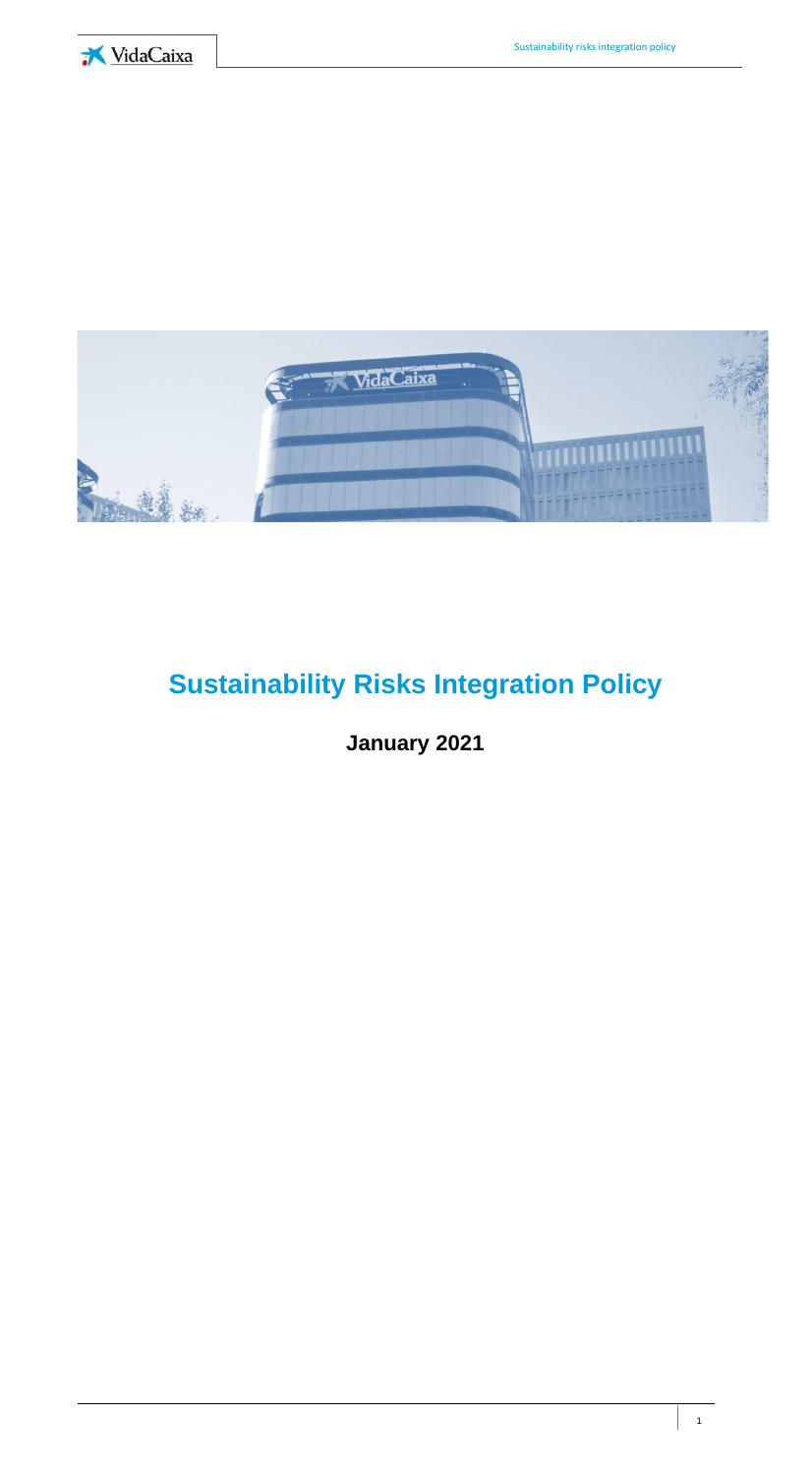

# **CONTENTS**

|  | 1.3. Aim | 3 |  |
|--|----------|---|--|
|  |          |   |  |
|  |          |   |  |
|  |          |   |  |
|  |          |   |  |
|  | 51       |   |  |
|  | 5.1.1.   |   |  |
|  | 5.1.2.   |   |  |
|  | 5.1.3.   |   |  |
|  |          |   |  |
|  | 5.2.1.   |   |  |
|  | 5.2.2.   |   |  |
|  | 5.2.3.   |   |  |
|  | 5.2.4.   |   |  |
|  |          |   |  |
|  |          |   |  |
|  |          |   |  |
|  |          |   |  |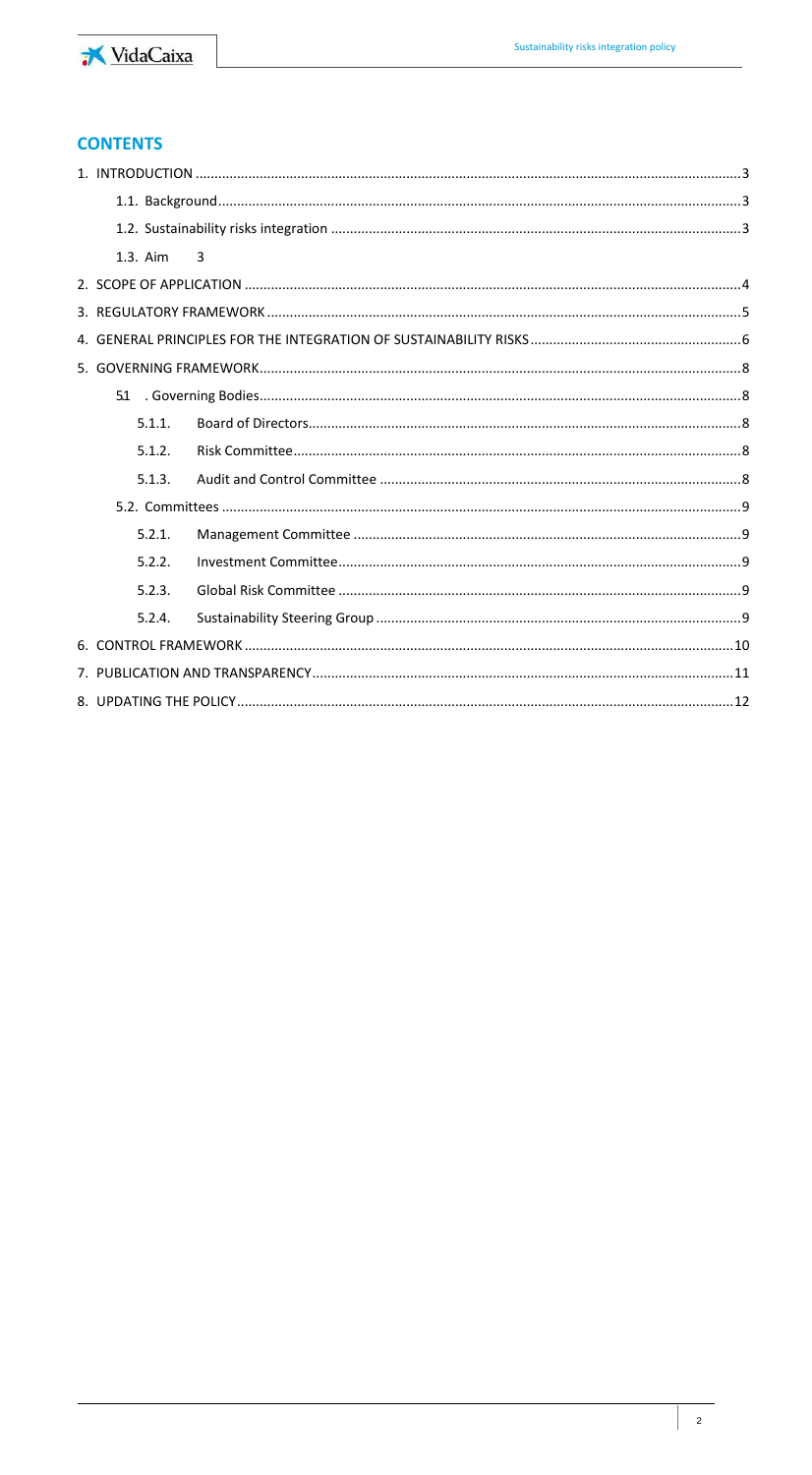

# <span id="page-2-1"></span><span id="page-2-0"></span>**1. INTRODUCTION**

#### **1.1.Background**

In 2015, the United Nations General Assembly adopted a new global sustainable development framework: the 2030 Agenda for Sustainable Development, with the Sustainable Development Goals (SDGs) at its heart. Over the next few years, these goals will guide the readiness of a future that ensures stability, a healthy planet, just, inclusive and resilient societies, and prosperous economies.

Approved under the United Nations Framework Convention on Climate Change, the Paris Agreement aims to strengthen the response to climate change while achieving, among other things, that financial flows are consistent with a path that leads to development resilient to climate change and with low greenhouse gas emissions.

The transition to a low-carbon, more sustainable, resource-efficient and circular economy, in line with the SDGs, is considered essential in ensuring the long-term competitiveness of the European Union economy.

It is in this sense that this Policy responds to the above principles, to the European Commission's Sustainable Finance Plan and, in particular, to Regulation (EU) 2019/2088 on sustainability-related disclosures in the financial services sector (hereinafter 'SFDR Regulation'), which establishes the need to specify and publish the policies on how they are integrated into their investment management processes, as well as continuously assessing all relevant sustainability risks that may have a material negative effect on the investment's financial profitability.

### <span id="page-2-2"></span>**1.2.Sustainability risks integration**

**Sustainability Risk** in investment management is defined as an Environmental, Social or Governance (ESG) event or condition that, if it occurs, could have a material negative impact on the value of the investment.

Likewise, the VidaCaixa Group (hereinafter, 'VidaCaixa', 'the Group' or 'Grupo VidaCaixa') integrates ESG aspects into the management of its insurance business investments and also into the management of its clients' investments from its activity as a pension fund manager.

#### <span id="page-2-3"></span>**1.3.Aim**

The aim of this Policy is to establish the principles and premises that regulate the integration of sustainability risks. The policy therefore includes:

- A **frame of reference** that allows for the integration of sustainability risks in investment management.
- The **scope** of the sustainability risks to cover.
- The **governing framework** to follow when integrating sustainability into investment management for the proper integration of sustainability risks.

All this is geared towards:

- Defining the necessary principles and rules to ensure integration of sustainability risks in investment management, both for the VidaCaixa Group and the managed pension funds.
- Ensuring sufficient management of these risks, both for VidaCaixa and for the shareholders and beneficiaries of the managed pension funds.
- Complying with regulatory requirements and supervisory expectations.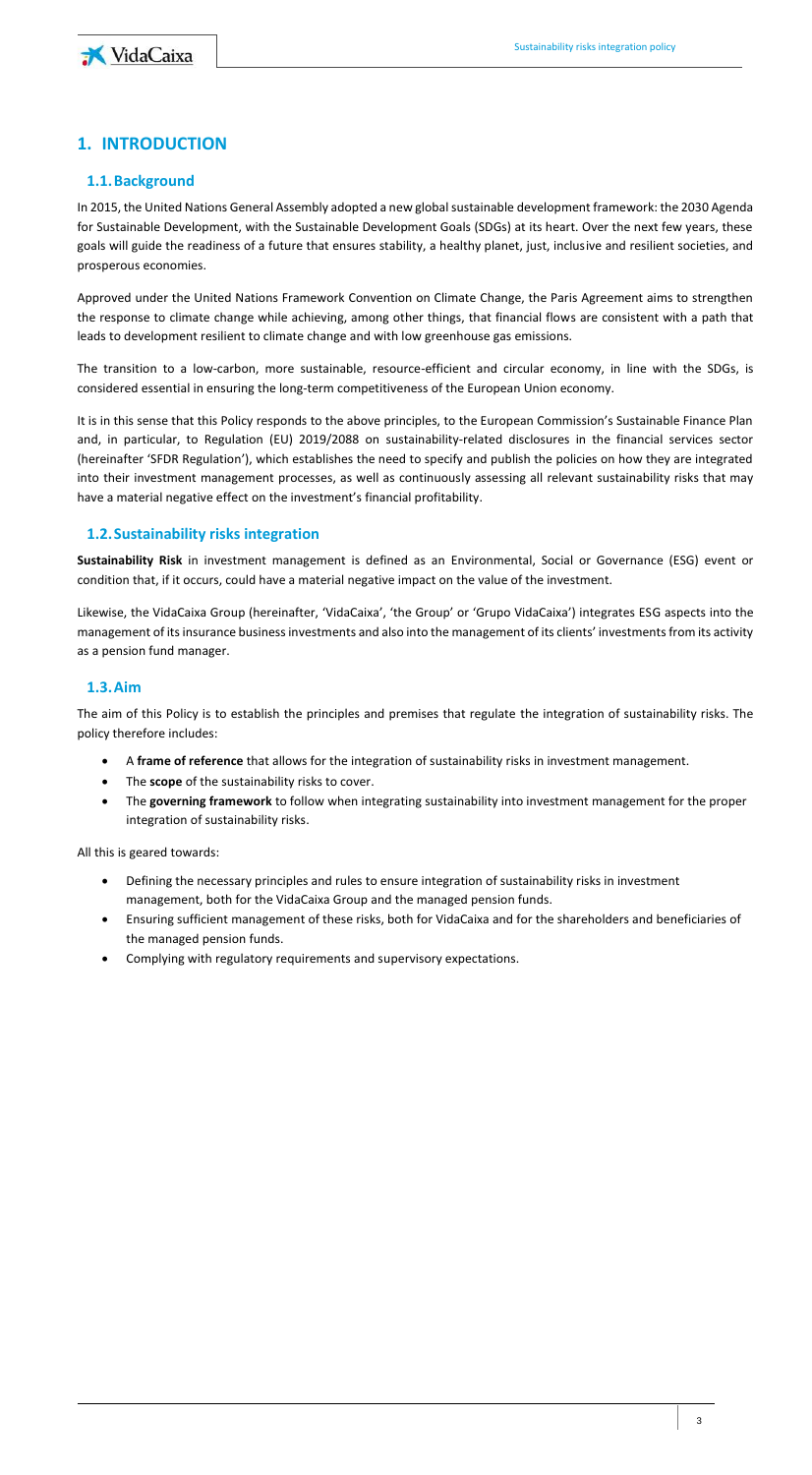

# <span id="page-3-0"></span>**2. SCOPE OF APPLICATION**

This Policy has a corporate nature. Consequently, the defined action principles apply to all VidaCaixa's insurance subsidiaries that are exposed to sustainability risks. These subsidiaries' governing bodies will take the necessary decisions to integrate the provisions in this Policy and, following the proportionality principle, adapt the governance framework to the specifics of the structure of their governing bodies, committees and departments, and their principles of action, methodologies and processes as set out in this document.

This integration may involve, among other decisions, the subsidiary approving its own policy. Approval will be necessary for those subsidiaries needing to adapt the provisions of this Policy to their own specificities, either due to issue, jurisdiction or significance of the risk in the subsidiary.

This document is dynamic in nature, so it will be adapted as the function and organisation evolve and change due to the development and implementation of new principles and models for managing sustainability risks. Likewise, the social and international environment in this ambit is subject to continuous review given the environmental challenges that the Group faces globally, so the strategy and standards must adapt appropriately to new recommendations or legal requirements that may arise, or resulting from dialogue between the group and its stakeholders. In this regard, VidaCaixa will review this Policy at least annually, and must update it to ensure it remains aligned with international regulations and best practices.

This Policy is applicable from the date it is approved by the Board of Directors and excludes any pre-existing investment.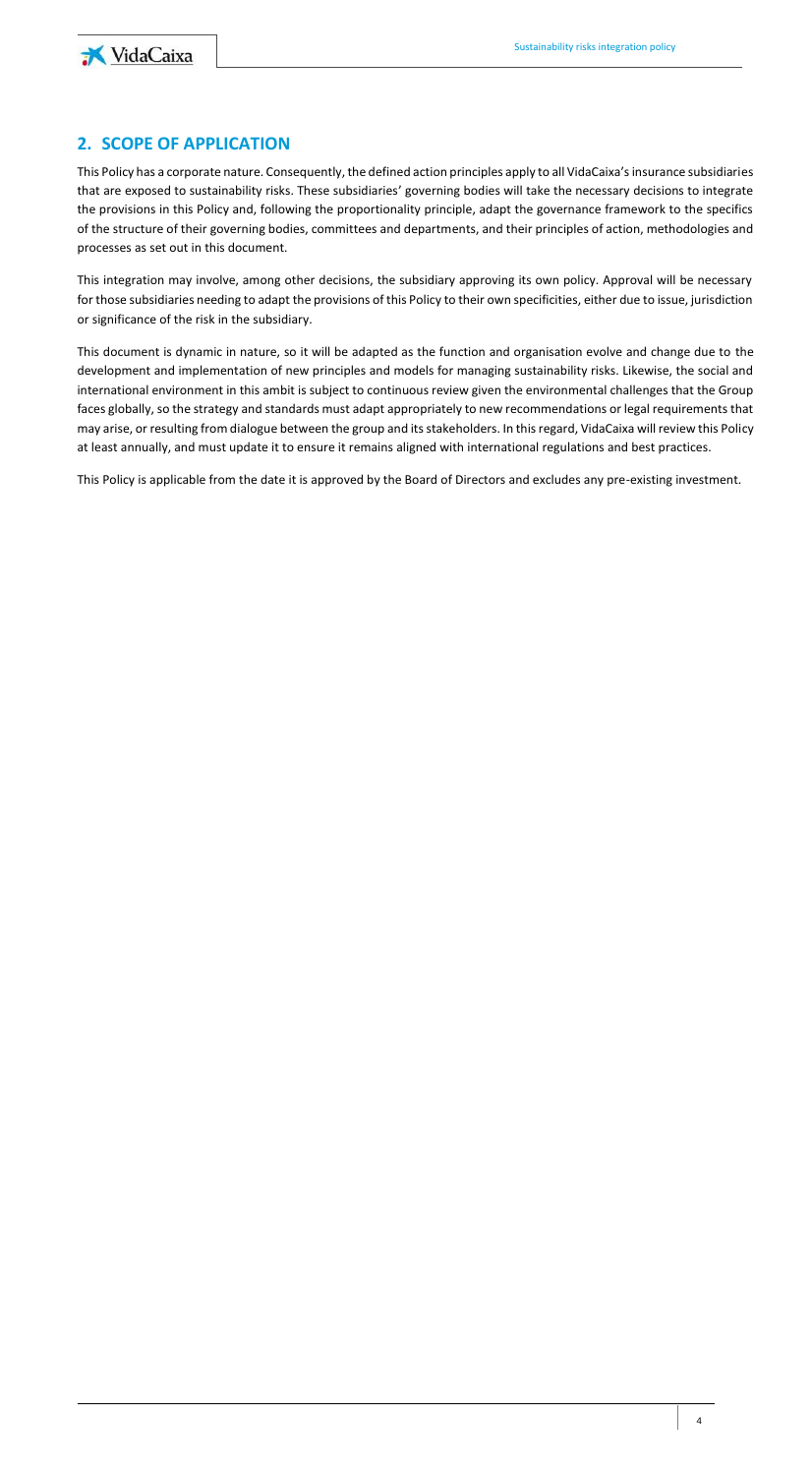

1

2

## <span id="page-4-0"></span>**3. REGULATORY FRAMEWORK**

This Policy will be governed by the provisions of current applicable regulations, as well as by those that amend or replace them in the future.

Specifically, on the date it was drafted, the current applicable regulation was the SFDR Regulation.

This Regulation contains the requirements that oblige participants in financial markets to act in the interest of end investors; in particular, but not exclusively, the requirement to act with adequate due diligence before making the investment, pursuant to the provisions of Directives 2009/65/EC, 2009/138/EC, 2011/61/EU, 2013/36/EU, 2014/65/EU, (EU) 2016/97, (EU) 2016/2341<sup>1</sup>, and Regulations (EU) No 345/2013 and (EU) No 346/2013<sup>2</sup>, and national legislation regulating personal and individual pension products.

To meet their obligations resulting from these standards, participants in financial markets must integrate them into their processes, including due diligence, as well as continuously assessing all relevant financial risks and, in particular, all sustainability risks that could have a material negative effect on the investment's financial profitability. Therefore, participants in financial markets should specify how they integrate these risks into their policies and publish them.

<sup>-</sup> Directive 2009/65/EC of the European Parliament and of the Council of 13 July 2009 on the coordination of laws, regulations and administrative provisions relating to undertakings for collective investment in transferable securities (UCITS).

<sup>-</sup> Directive 2009/138/EC of the European Parliament and of the Council of 25 November 2009 on the taking-up and pursuit of the business of Insurance and Reinsurance (Solvency II).

<sup>-</sup> Directive 2011/61/EU of the European Parliament and of the Council of 8 June 2011 on Alternative Investment Fund Managers and amending Directives 2003/41/EC and 2009/65/EC and Regulations (EC) No 1060/2009 and (EU) No 1095/2010.

Directive 2013/36/EU of the European Parliament and of the Council of 26 June 2013 on access to the activity of credit institutions and the prudential supervision of credit institutions and investment firms, amending Directive 2002/87/EC and repealing Directives 2006/48/EC and 2006/49/EC.

Directive 2014/65/EU of the European Parliament and of the Council of 15 May 2014 on markets in financial instruments and amending Directive 2002/92/EC and Directive 2011/61/EU.

Directive (EU) 2016/97 of the European Parliament and of the Council of 20 January 2016 on insurance distribution.

<sup>-</sup> Directive (EU) 2016/2341 of the European Parliament and of the Council of 14 December 2016 on the activities and supervision of institutions for occupational retirement provision (IORPs).

<sup>-</sup> Regulation (EU) No 345/2013 of the European Parliament and of the Council of 17 April 2013 on European venture capital funds.

Regulation (EU) No 346/2013 of the European Parliament and of the Council of 17 April 2013 on European social entrepreneurship funds.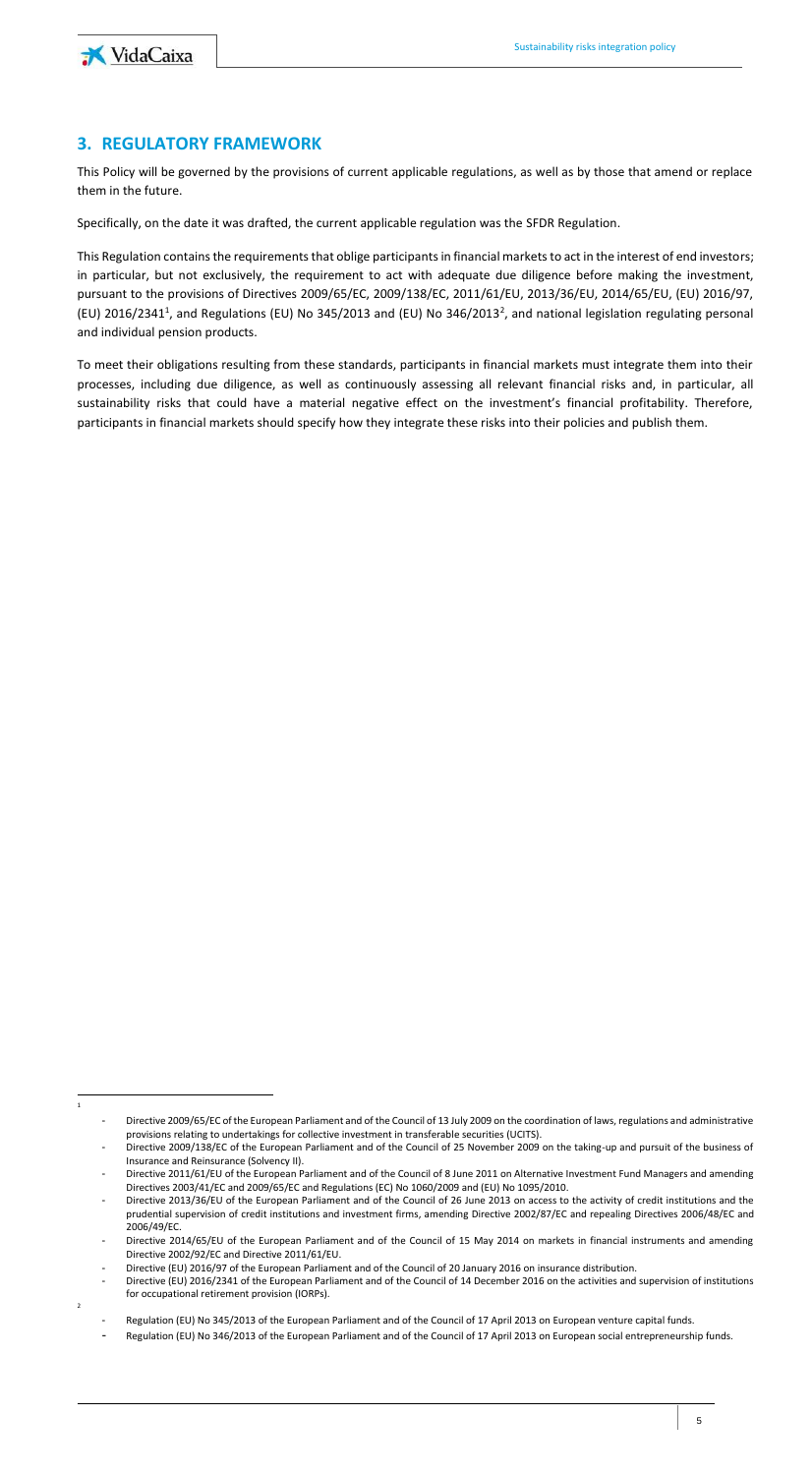

## <span id="page-5-0"></span>**4. GENERAL PRINCIPLES FOR THE INTEGRATION OF SUSTAINABILITY RISKS**

VidaCaixa, in accordance with the mission and values of the CaixaBank Group, takes criteria of socially responsible investment into consideration when managing its investments based on the principles of sustainable investment and transparency in management.

Including ESG (Environmental, Social and Governance) criteria and integrating them into investment management can have a favourable effect on the long-term financial results of companies and contribute to greater economic and social progress.

It is under this context that VidaCaixa integrates ESG factors following the PRI criteria (Principles for Responsible Investment) promoted by the United Nations, to which it has adhered since 2009, as its main reference.

VidaCaixa also undertakes to integrate ESG factors into the organisation, following the Principle for Sustainable Insurance (PSI) of the UNEPFI (United Nations Environment Programme Finance Initiative) as a reference, to which it has adhered since 2020.

Likewise, in managing its investments, VidaCaixa considers the social aspects in its Human Rights Policy, which establishes its commitment to respect the main international declarations and principles, including:

- The United Nations International Bill of Human Rights, which includes:
	- o The Universal Declaration of Human Rights
	- o The International Covenant on Civil and Political Rights
	- o The International Covenant on Economic, Social and Cultural Rights
- The ILO Declaration on Fundamental Principles and Rights at Work and the eight fundamental Conventions it has identified.
- The Charter of Fundamental Rights of the European Union
- United Nations Guiding Principles on Business and Human
- Rights
- The OECD Guidelines for Multinational Enterprises
- The United Nations Global Compact

Similarly, when managing its investments, the Entity considers environmental aspects, included in its Environmental Risk Management Policy, which establishes that the following are taken into account, among others:

- The Paris (COP21) and Katowice, Poland (COP24) Agreement
- The United Nations (UN) Sustainable Development Goals (SDGs)
- The energy transition scenario adopted by the Government of Spain

Additionally, through its support of the *Task Force on Climate-Related Disclosure* (TCFD), VidaCaixa commits to and supports its recommendations on climate change.

Integrating ESG criteria into investment management as a principle of action is compatible with having exclusion criteria for certain assets from the investment portfolio if deemed appropriate.

VidaCaixa expresses its opposition to investing in companies or States that engage in reprehensible practices that violate international treaties such as the United Nations Global Compact, of which it is a signatory. Similarly, the Entity will not invest in companies in sectors or with activities excluded in its various policies, such as arms, as set out in VidaCaixa's Defence Policy, or companies with significant activities in extracting or generating thermal coal, or the extraction or production of tar sands, as set out in VidaCaixa's Environmental Risk Policy.

ESG analysis is intended to be applied to all assets in the portfolio and to constantly improve in the medium and long term. To do this, VidaCaixa uses data from providers specialised in ESG in its analysis and considers due diligence procedures performed with external fund managers. It also relies on partners to establish the criteria, methodologies and procedures necessary to perform its analysis. In addition, it takes part in forums and ESG working groups, coordinating with other CaixaBank Group companies, and collaborates in the regulatory developments proposed at an international level, such as the European Commission's Sustainable Finance Action Plan.

More specifically, the management of environmental risks, specifically climate risks, is defined in VidaCaixa's Environmental Risk Management Policy. This policy defines sectoral exclusions applied to investments made directly for VidaCaixa to reduce its exposure to environmental risks, and specifically to transition risks and physical risks due to climate change.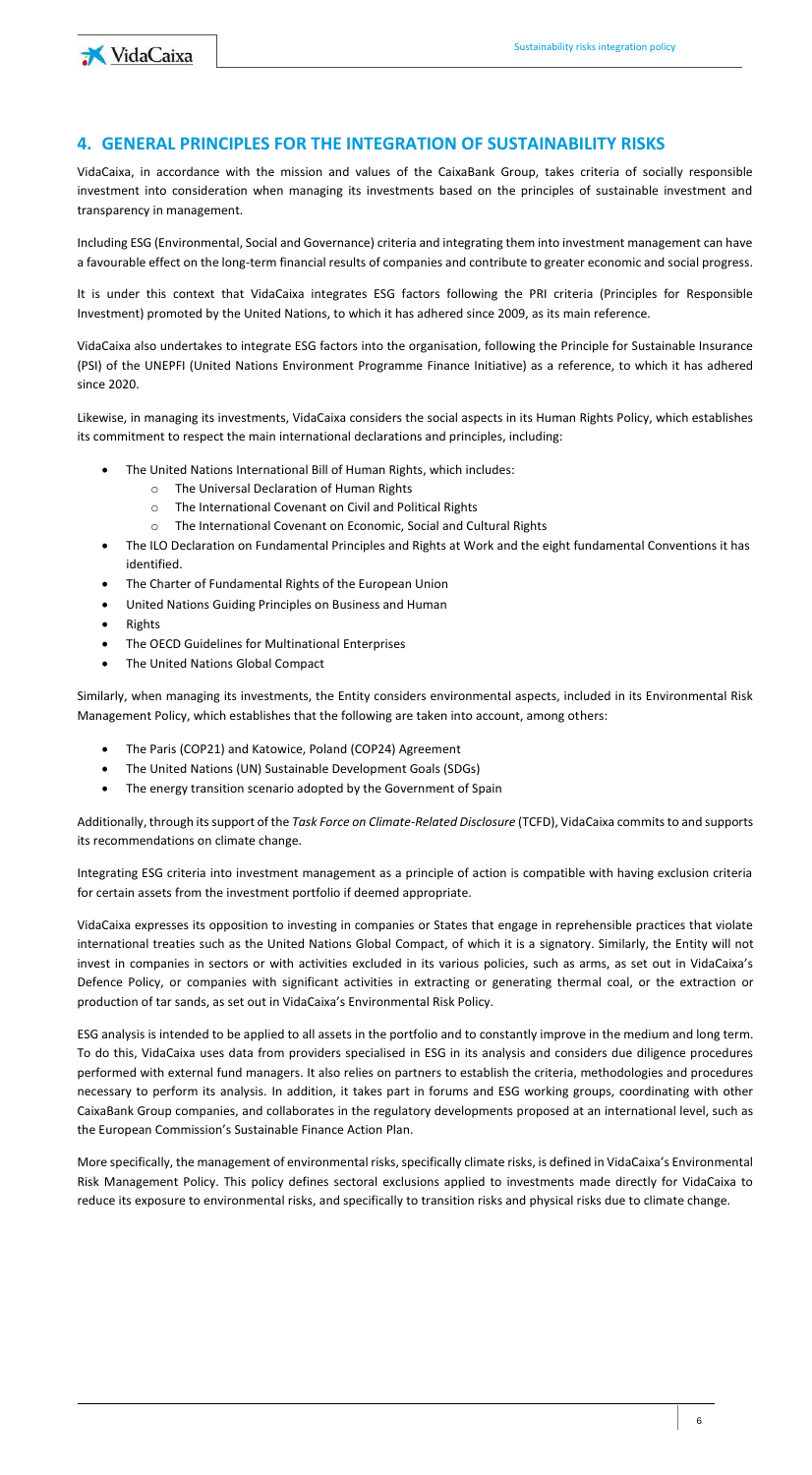

With the aim to being an active owner in the management of its investments and exercising the rights derived from them, especially in the areas set by the PRIs:

- It takes part in forums and working groups directly or indirectly that seek to promote dialogue with the asset managers and companies in which it invests, divesting in cases of incompatibility with the aspects previously expressed or our policies.
- It exercises the policy rights of its own equity positions or on behalf of its clients and attending general shareholders' meetings voting with a PRI mindset.

To ensure proper identification, measurement, assessment, management, control and monitoring of risks, VidaCaixa envisages a Risk Catalogue with two description levels in its strategic risk management processes set out in the Risk Management Policy, among other aspects. In the scope of integrating sustainability risks, ESG aspects are included within the following level 2 risks:

#### • **Credit – Sustainability risk (including climate)**

Impairment in the solvency of Grupo VidaCaixa Asegurador's investment portfolio as a result of any event or ESG (Environmental, Social and Good Governance) status that, should it occur, could have a real or possible material negative effect on the value of the investment.

Climate change risks are contextualised as being of particular significance, such as investments in companies exposed to potential physical risks of gradual or abrupt climatic events (on their assets, supply chains, etc.) or from losses that the risks of transition towards a low-carbon economy (regulatory changes, technological changes, new customer preferences, etc.) could generate.

#### • **Other Operational Risks – Fiduciary risk**

Losses in the event that the VidaCaixa Group manages, advises or safeguards the investment assets of its clients incorrectly, or without assessing the sustainability risks that may affect them, even complying with regulations and regulations, if they materialise to the detriment of clients in a manner that is greater than that inherent to the financial risks of their investments.

#### • **Reputational – Failure to promote ESG aspects or poor integration of them into the business**

Failure to integrate ESG aspects into the strategy, the actions of the VidaCaixa Group or the management of the insurance business investments and client investments (including shareholders and beneficiaries of the managed pension funds). Examples of this would be non-transparent tax structures, the perception of avoiding taxes or the presence of the VidaCaixa Group in tax havens or low tax havens (itself or its clients).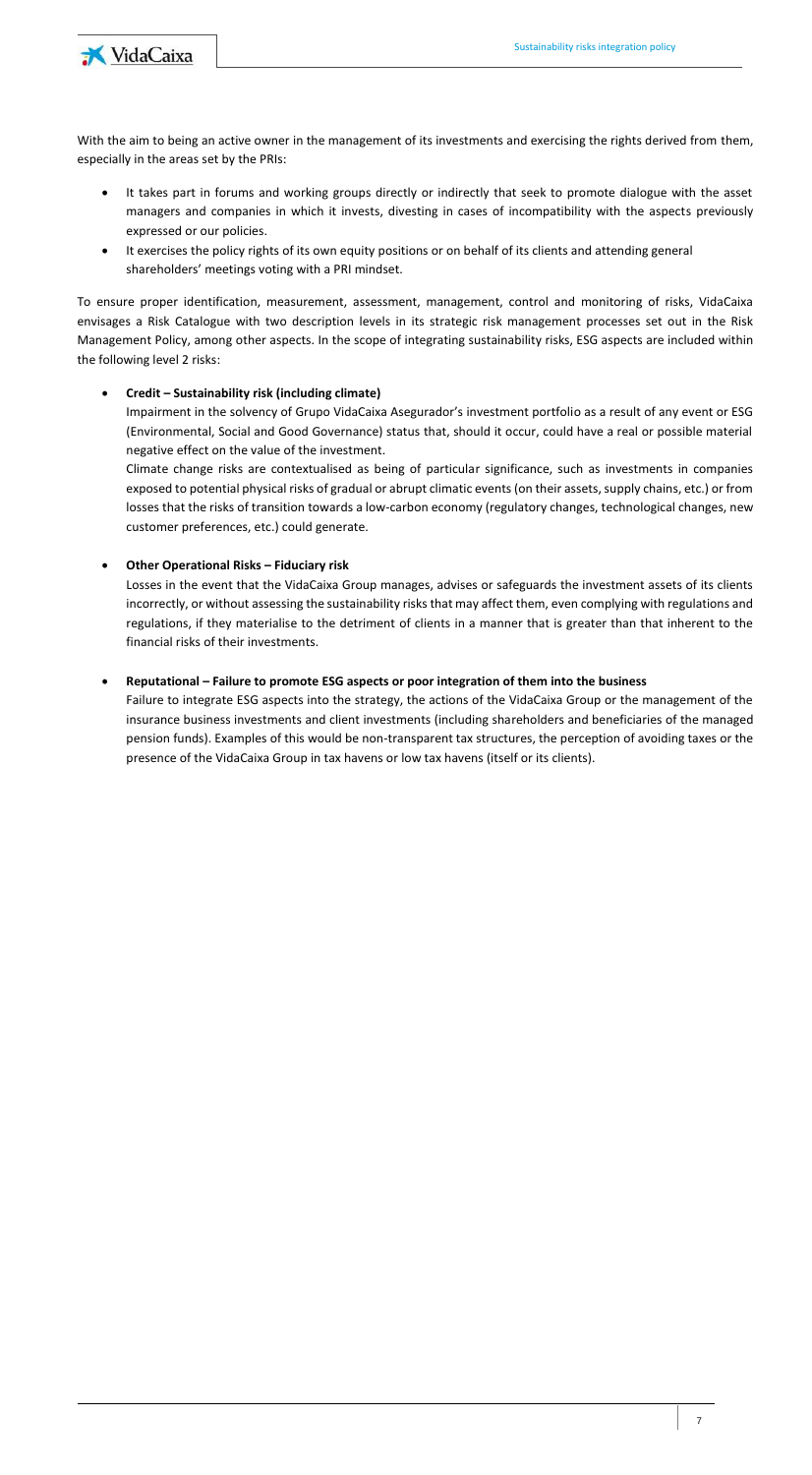



# <span id="page-7-0"></span>**5. GOVERNING FRAMEWORK**

The governing framework for the integration of sustainability risks is structured from the highest level of the organisation to the management and operating units, with an appropriate segregation of functions.

The pillars on which the governing framework is based are:

- Compliance with the principles set out in this Policy.
- Alignment with best practices, supervisory expectations and current regulations.
- Involvement of the governing and management bodies.
- Implementation of a coherent internal control framework that guarantees the strict segregation of functions and the existence of several layers of independent control.

#### <span id="page-7-1"></span>**5.1 . Governing Bodies**

VidaCaixa's governing bodies perform functions associated with their responsibility to approve and supervise the strategic and management guidelines established in the realm of sustainability, as well as the supervising, monitoring and integrated control of risks as a whole.

#### *5.1.1. Board of Directors*

<span id="page-7-2"></span>VidaCaixa's Board of Directors is responsible for implementing a risk governance framework in line with VidaCaixa's risk appetite, and in line with that set out by the CaixaBank Group. It is also responsible for the strategic definition of VidaCaixa and its Group, the required organisation for its implementation, and supervising and controlling management in their compliance with the objectives and management guidelines established by the Board of Directors, all in accordance with its corporate purpose and interest. In relation to the integration of sustainability risks, the following responsibilities are of note:

- Establishing the strategy and guiding principles for integrating sustainability risks. It approves this policy and ensures its compliance.
- It establishes the framework for monitoring the situation and evolution of the integration of sustainability risks (nature, type of information and frequency).
- It establishes and supervises the implementation of a risk culture that promotes behaviours consistent with identifying and mitigating sustainability risks.
- It establishes and maintains an appropriate organisational structure for the integration of sustainability risks proportional to the nature, scale and complexity of the activities it performs.
- It ensures that personnel involved in the integration of sustainability risks have the appropriate skills and experience.

#### *5.1.2. Risk Committee*

<span id="page-7-3"></span>The Risk Committee advises VidaCaixa's Board of Directors on the Group's overall propensity to risk and its strategy in this regard. As part of managing dialogue activities with companies and providers of investment products, and exercising the rights inherent to the listed securities that comprise the portfolios managed by VidaCaixa, this Committee:

- Proposes the approval of this Policy to the Board.
- Monitors the degree of appropriateness of the Risks assumed to the previously decided profile and ensures that the Group's actions are within the established tolerance levels.
- Jointly with the Board of Directors, determines the information that the Board of Directors must receive and sets the information that the Committee must receive, so that knowledge of the exposure to this risk in the decisionmaking process is sufficient.
- Assesses the risk of regulatory compliance with actions and decisions, detecting any risk of non-compliance and monitoring and studying possible deficiencies in accordance with ethical principles.
- Checks that the Group has the means, systems, structures and resources in accordance with best practices to allow it to implement its strategy in managing this risk.

#### *5.1.3. Audit and Control Committee*

<span id="page-7-4"></span>VidaCaixa's Audit and Control Committee oversees the effectiveness of the internal control and management systems for financial and non-financial risks.

In addition, and within the Entity's own action scope, VidaCaixa's Audit and Control Committee oversees that Internal Audit ensures the proper operation of the information and internal control systems, checking their adequacy and integrity.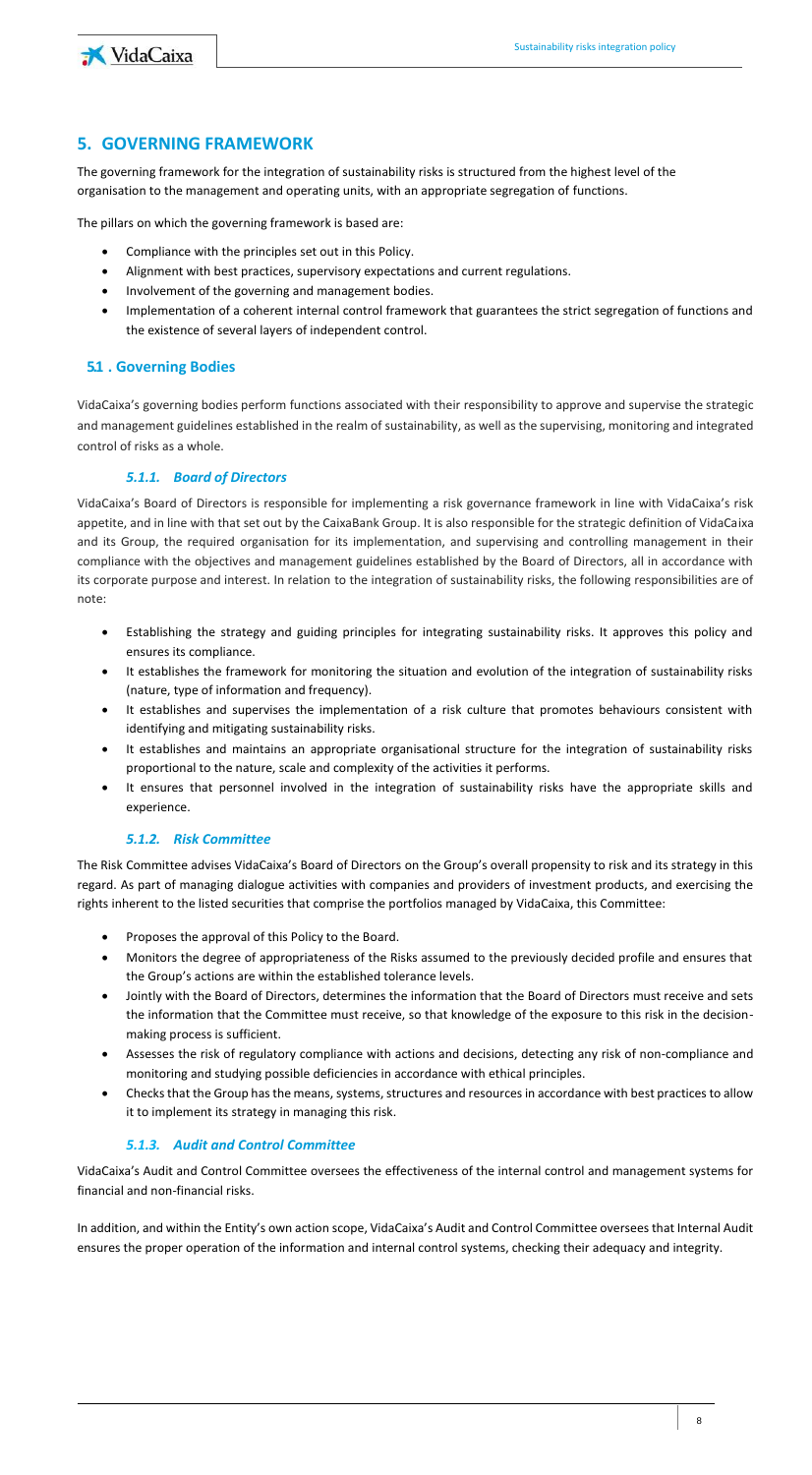

#### <span id="page-8-1"></span><span id="page-8-0"></span>**5.2.Committees**

#### *5.2.1. Management Committee*

VidaCaixa's Management Committee is responsible for developing the Strategic Plan and the consolidated budget approved by the Board of Directors. It also approves structural changes, appointments, and the business strategies and investments.

The development involves adopting agreements on sustainability either directly or through its delegated committees.

Specifically, and within VidaCaixa's own scope, the Management Committee:

- Gives its agreement to VidaCaixa's sustainability policies, as well as to public adhesions and commitments in this regard.
- Receives regular information on sustainability initiatives.

#### *5.2.2. Investment Committee*

<span id="page-8-2"></span>The Investment Committee is responsible for establishing and approving the investment stance, approving and endorsing the operations carried out by the insurer, as well as ensuring the correct management, monitoring and control of the insurer's investments and those of clients according to defined investment policies and the current regulatory framework.

It is also responsible for optimising and making the financial structure of VidaCaixa's balance sheet profitable using the risk appetite framework and risk limits policies approved by the Board of Directors and based on the principles of sustainable investment and transparency in management, as well as the integration of ESG aspects.

#### *5.2.3. Global Risk Committee*

<span id="page-8-3"></span>The Global Risk Committee is the subordinate Body of the Risk Committee responsible for globally managing, controlling and monitoring, among others, the integration of sustainability risks.

The specific objective of the Global Risk Committee is to adapt VidaCaixa's strategy in terms of integrating sustainability risks to that established by the Board of Directors within the risk appetite framework, coordinating measures to mitigate non-compliance and the reaction to the initial warnings, and keeping the VidaCaixa Board informed via the Risk Committee of the VidaCaixa's main lines of action and the risk situation.

#### *5.2.4. Sustainability Steering Group*

<span id="page-8-4"></span>The functions of this Group are to coordinate decisions on sustainability across the Entity, analyse and be aware of the reports related to these risks prior to their being reported to the Investment Committee, the Global Risk Committee, the VidaCaixa's Governing Bodies or the Committees of subsidiaries of the CaixaBank Group to whom such risks must be reported. Its functions also include the monitoring and promotion of action plans related to those risks.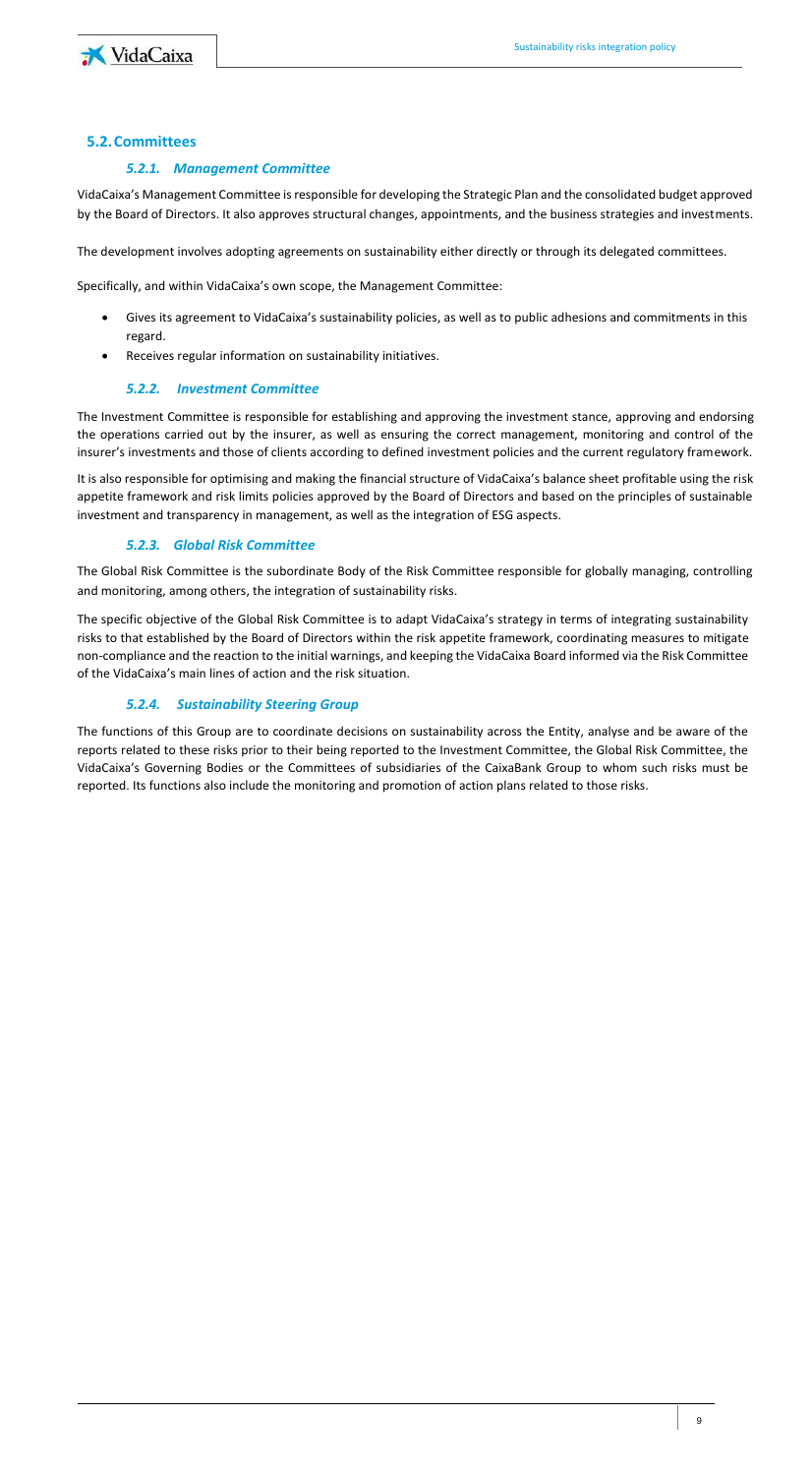

# <span id="page-9-0"></span>**6. CONTROL FRAMEWORK**

VidaCaixa promotes a risk culture that encourages risk control and compliance, as well as establishing a robust internal control framework that extends across the entire Entity and allows fully informed decisions to be made about the risks assumed.

The VidaCaixa Group's internal control framework is structured into Control Levels that follow the CaixaBank Group's Three Lines of Defence model, which guarantees the strict segregation of functions and several layers of independent control:

- The **first control level** is made up of procedures and processes of the operating units that manage dialogue activities with companies and providers of investment products, and exercising the rights inherent to the listed securities that comprise the portfolios managed by VidaCaixa. They are responsible for applying the internal policies and procedures in this regard, proactively implementing measures to identify, manage and mitigate Risks, and establishing and implementing adequate controls. Specifically, the Sub-Directorate General for Investments acts as the first level of management control.
- The **second control level** ensures the quality of the entire process of generating and managing the different risks, reviews the consistency with the internal policy and the public guidelines of the processes, performs specific controls on the information inputs used, and establishes the design and the guidelines for reviewing the processes

and controls established in the management units for these risks. Among others, this includes:

- $\circ$  Risk Management, as a core function of Directive 2009/138/EC (Solvency II)<sup>3</sup> and a key risk function of Directive (EU) 2016/2341 (IORP II)<sup>4</sup>, is the second control level for financial and operational risks on sustainability issues. It is responsible for the functions related to managing the risk management policies, controlling risk categories, and coordinating and maintaining the risk catalogue. Additionally, as a key risk function of IORP II in managing pension funds, risks from the perspective of shareholders and beneficiaries are also taken into consideration as well as controlling the investment policies of the managed funds. Investment Risk Management, part of Risk and Capital Management, manages, monitors and controls investment risks, both in the VidaCaixa insurance business and the risks to which shareholders and beneficiaries of managed pension funds are exposed.
- o As the second level internal control for reputational risk, Regulatory Compliance will ensure the quality of the entire socially responsible policies management process; it will review the coherence of internal policy with the guidelines on sustainability and ensure that specific controls on compliance with this Policy are available.
- The **third control level**, Internal Audit, will carry out periodic supervision activities on the effectiveness and efficiency of the sustainability management framework, including the first and second control levels, as well as compliance with current legislation, the requirements of supervisory bodies, and internal policies and procedures related to this risk. In accordance with the results of its controls, it will issue recommendations to other areas, monitor their proper implementation and, where appropriate, make recommendations to the Governing Bodies and propose possible improvements.

As managing areas in the parent entity, Regulatory Compliance, Audit and Risk, and Internal Audit are responsible for the strategic orientation, supervision and coordination with respect to the respective internal control functions of the subsidiaries while safeguarding their own scope.

There must be a guarantee of controls over the appropriate application of the general principles established in this Policy, as well as, where appropriate, their progression in internal frameworks and procedures.

<sup>3</sup> Directive 2009/138/EC of the European Parliament and of the Council of 25 November 2009 on the taking-up and pursuit of the business of Insurance and Reinsurance (Solvency II)

<sup>4</sup> Directive (EU) 2016/2341 of the European Parliament and of the Council of 14 December 2016 on the activities and supervision of institutions for occupational retirement provision (IORPs)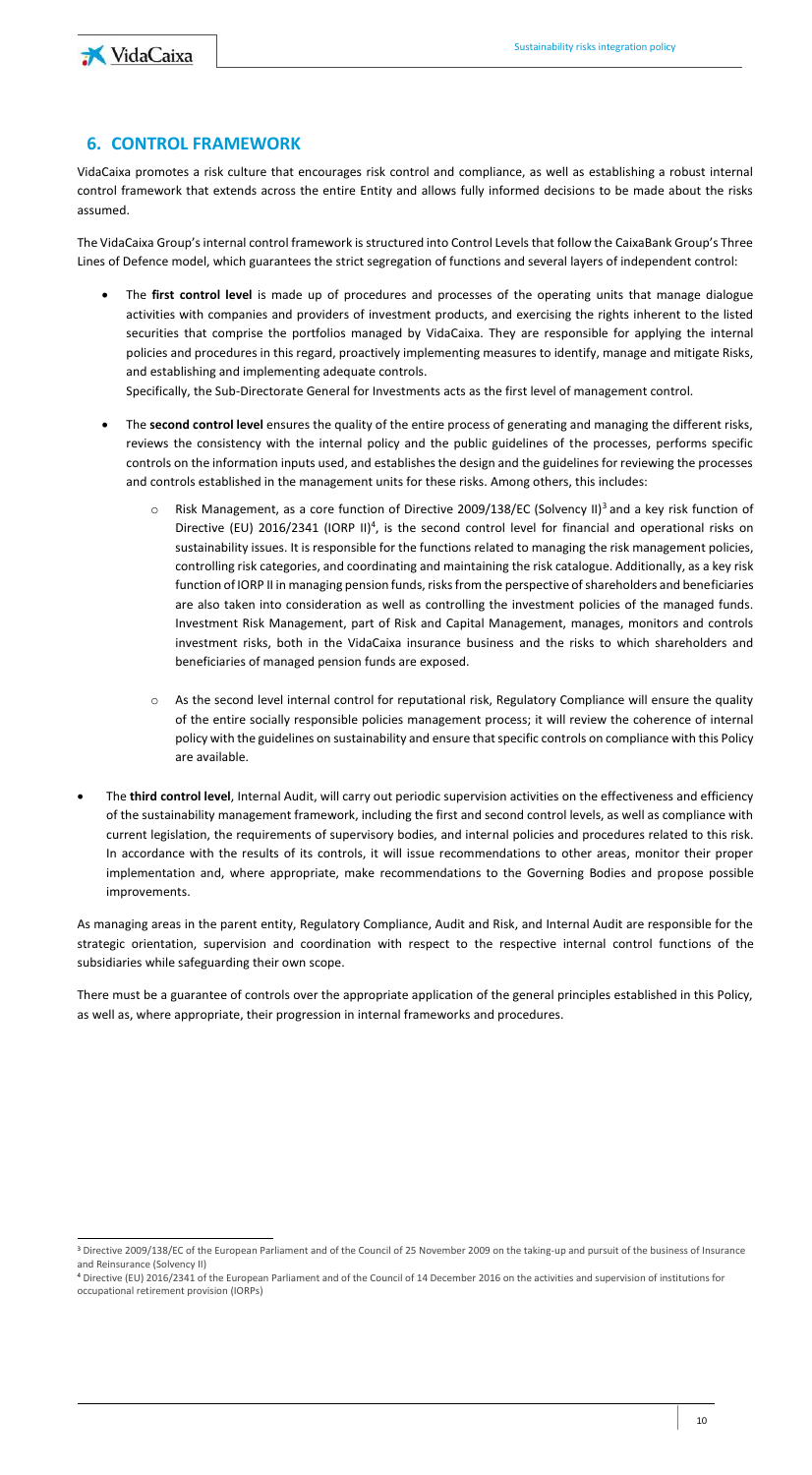

# <span id="page-10-0"></span>**7. PUBLICATION AND TRANSPARENCY**

Establishing an appropriate reporting framework is essential when integrating sustainability risks. The main aims of the information framework are to:

- Provide the Governing Bodies and Senior Management, with enough time, and with accurate, clear and sufficient information to facilitate decision-making and to verify that it is operating within the tolerances for the integration of sustainability risks.
- Satisfy the information requirements of the supervisory bodies.

In terms of integrating sustainability risks, the Global Risk Committee will periodically receive information, at least:

- Annual study on the integration of sustainability risks.
- Half-yearly assessment of the level of inherent and residual risk for ESG risks.